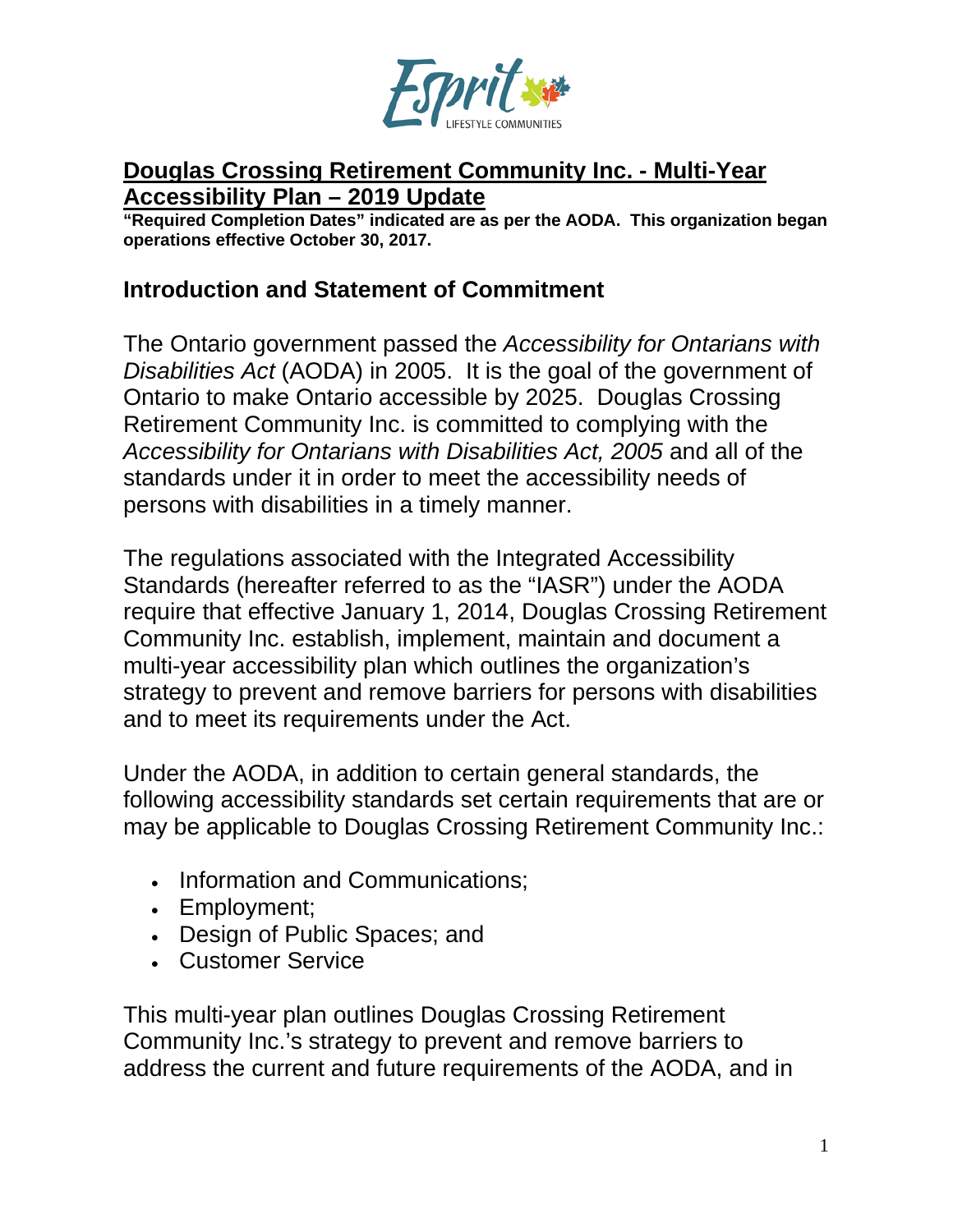

order to fulfill our commitment as outlined in Douglas Crossing Retirement Community Inc.'s Accessibility Policies.

In accordance with the requirements set out in the IASR, Douglas Crossing Retirement Community Inc. will:

- Post this plan on its website ([INSERT WEBSITE NAME]);
- Provide this plan in an accessible format, upon request; and
- Review and update this plan at least once every five years

This Plan has been updated to include Douglas Crossing Retirement Community Inc.'s planned Accessibility strategies for the review period beginning January 1, 2019.

# **Overview**

Integrated Accessibility Standards Regulations

- 1. Emergency Procedure, Plans or Public Safety Information
- 2. Workplace Emergency Response Information
- 3. Training
- 4. Information and Communication Standards
	- a. Feedback, Accessible Formats and Communication **Supports**
	- b. Accessible Websites and Web Content
- 5. Employment Standards
	- a. Recruitment
	- b. Informing Employees of Supports
	- c. Documented Individual Accommodation Plans/Return to Work Process
	- d. Performance Management, Career Development and Redeployment
- 6. Design of Public Spaces
- 7. Customer Service
	- a. Establishment of Policies
	- b. Use of Service Animals and Support Persons
	- c. Notice of Temporary Disruptions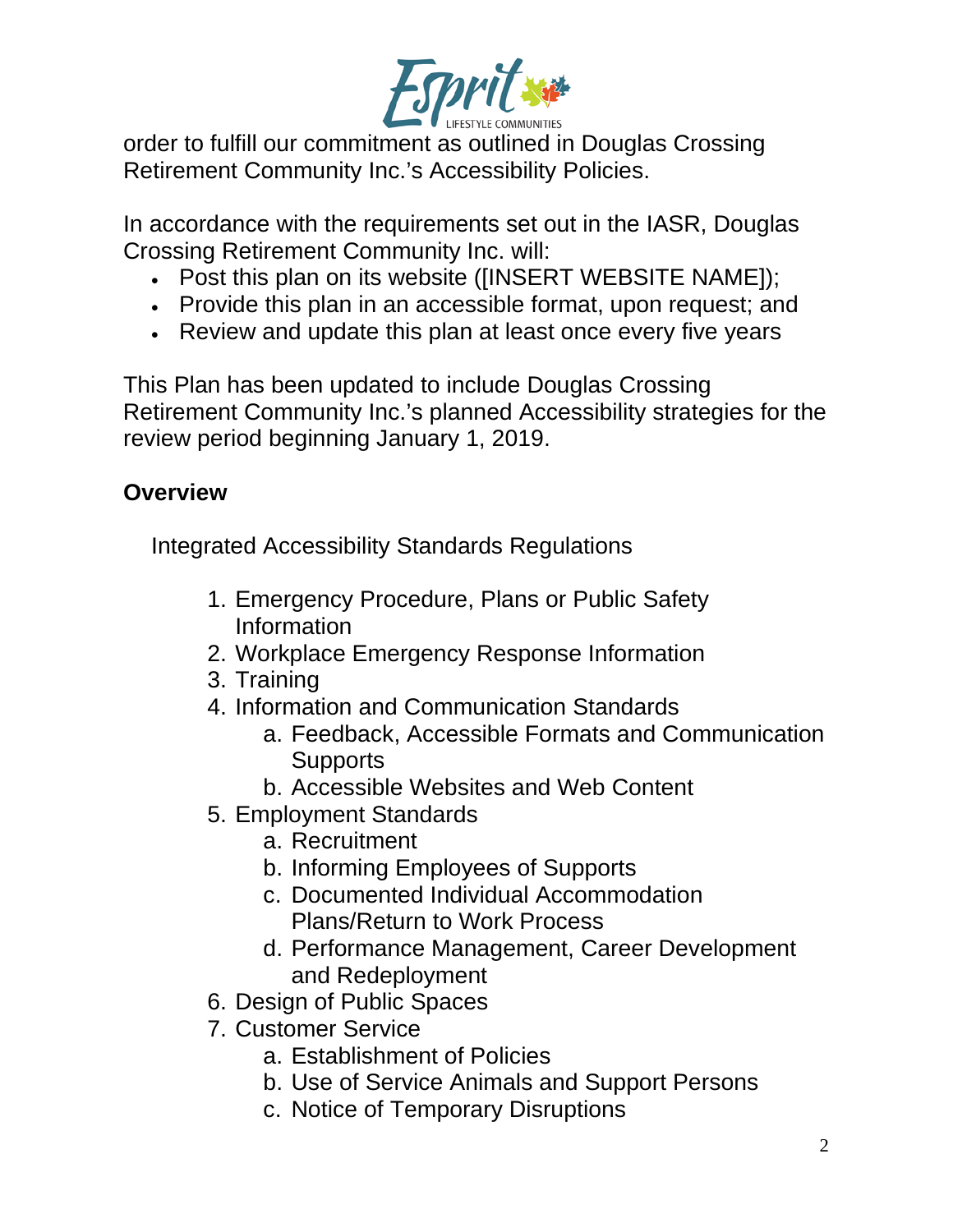

- d. Training of Staff
- e. Feedback Process
- f. Format of Documents

# **Integrated Accessibility Standards Regulation**

# **1. Emergency Procedure, Plans or Public Safety Information**

### **Commitment:**

Douglas Crossing Retirement Community Inc. is committed to complying with the provisions of the AODA in respect of this requirement, with the objective of making our company premises safer for persons with disabilities during emergency circumstances.

### **Action Taken:**

The following measures have been implemented by Douglas Crossing Retirement Community Inc.:

• Emergency procedures, plans and public safety information that are prepared by Douglas Crossing Retirement Community Inc. and made available to the public, will be made available in an accessible format or with appropriate communication supports, as soon as practicable, upon request;

### **Required compliance date: January 1, 2012 Status: Completed.**

# **2. Workplace Emergency Response Information**

### **Commitment:**

Where Douglas Crossing Retirement Community Inc. is aware that an employee has a disability and that there is a need for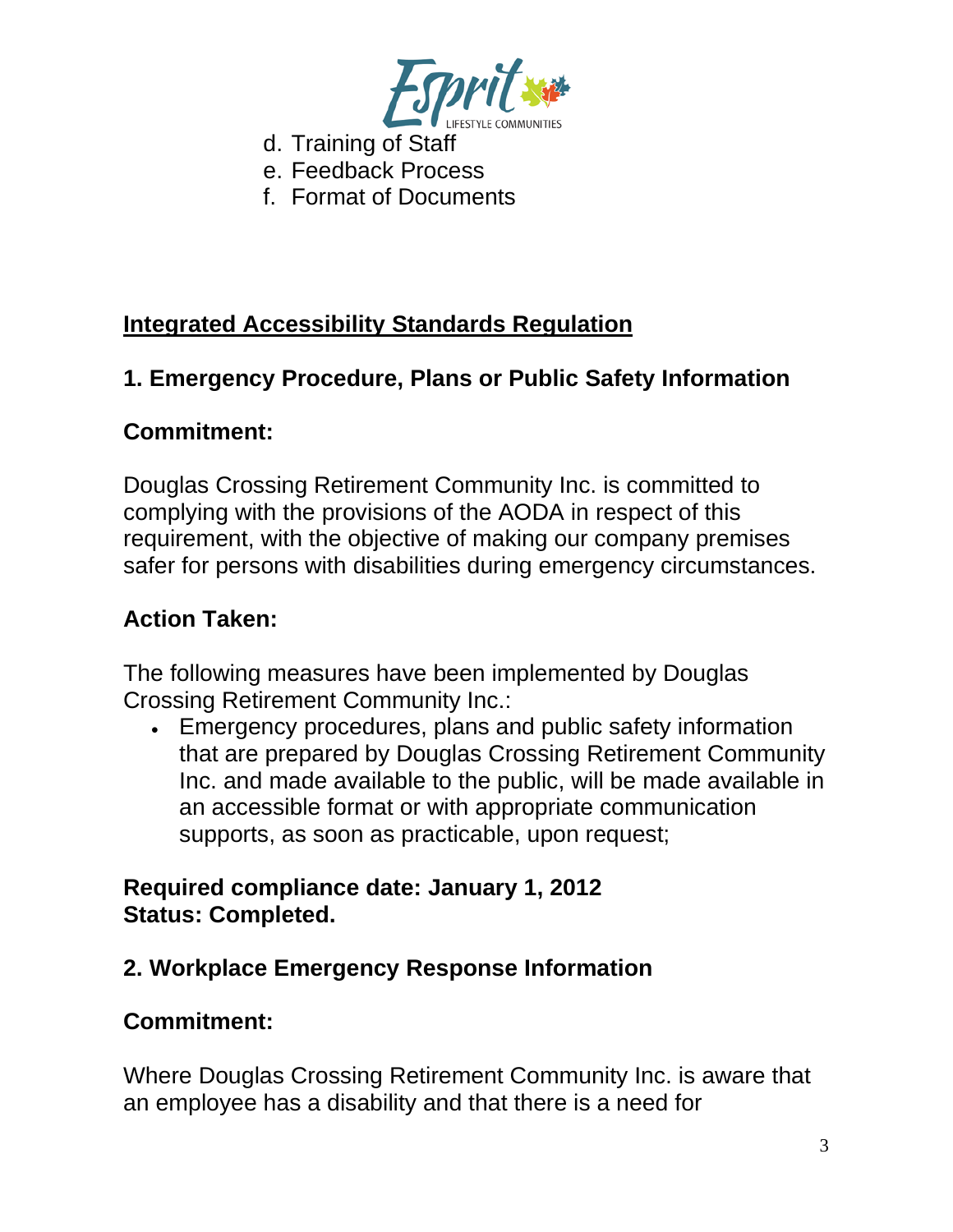

accommodation, individualized workplace emergency response information will be provided to the employee as soon as practicable if such information is necessary given the nature of the employee's disability.

# **Actions Taken:**

The following measures have been implemented by Douglas Crossing Retirement Community Inc.:

- Where the organization becomes aware of the need to accommodate an employee's disability, and if the employee's disability is such that the individualized emergency response information is necessary, Douglas Crossing Retirement Community Inc. will provide individualized workplace emergency response information to the employee with the disability as soon as practicable after it becomes aware of the need.
- If an employee who receives individualized workplace emergency response information requires assistance, with the employee's consent, Douglas Crossing Retirement Community Inc. will provide the workplace emergency response information to the person designated by the organization to provide assistance to the employee.
- Douglas Crossing Retirement Community Inc. will review the individualized workplace emergency response information when:
	- the employee moves to a different location in the organization;
	- the employee's overall accommodations needs or plans are reviewed; and/or
	- Douglas Crossing Retirement Community Inc. reviews its general emergency response policies.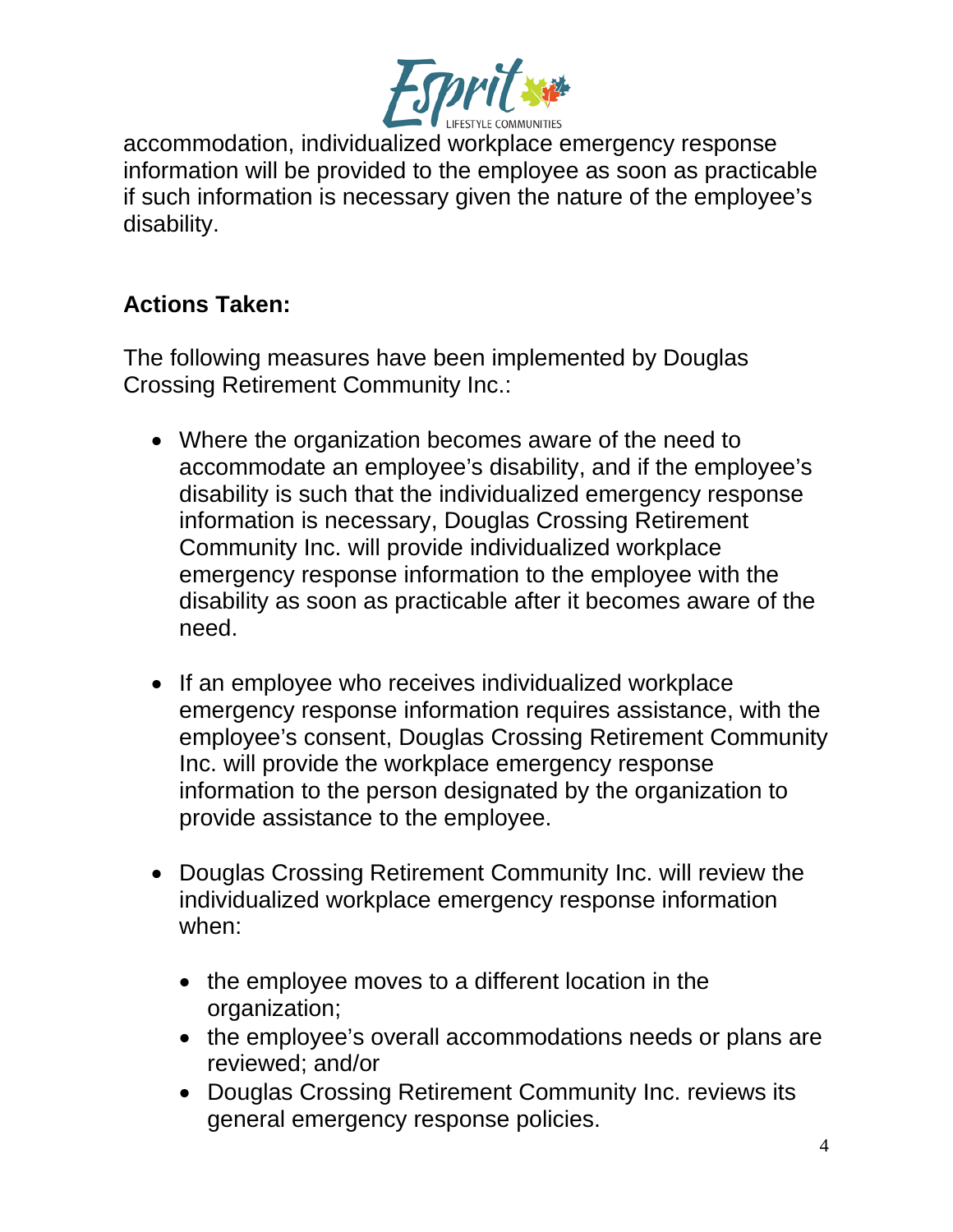

### **Required compliance date: January 1, 2012 Status: Completed and acknowledged.**

**UPDATE: Actions Taken:** In 2018, Douglas Crossing Retirement Community Inc. created a specific template for Emergency Response Plan information to more easily facilitate the organization's obligations under this requirement.

# **3. Accessibility Policies and Multi-Year Accessibility Plan**

### **Commitment:**

The organization commits to making its policy documents publicly available, and will provide them in an accessible format upon request.

The organization will:

- Establish, implement, maintain and document a multi-year accessibility plan, which outlines the organization's strategy to prevent and remove barriers and meet its requirements under this Regulation;
- Post the accessibility plan on our website and provide the plan in an accessible format upon request; and
- Review and update the accessibility plan at least once every five years.

**Required Compliance Date: January 1, 2014 Status: Completed and acknowledged.**

**Most Recent Latest Date for Plan Review: January 1, 2019 Status: Completed.**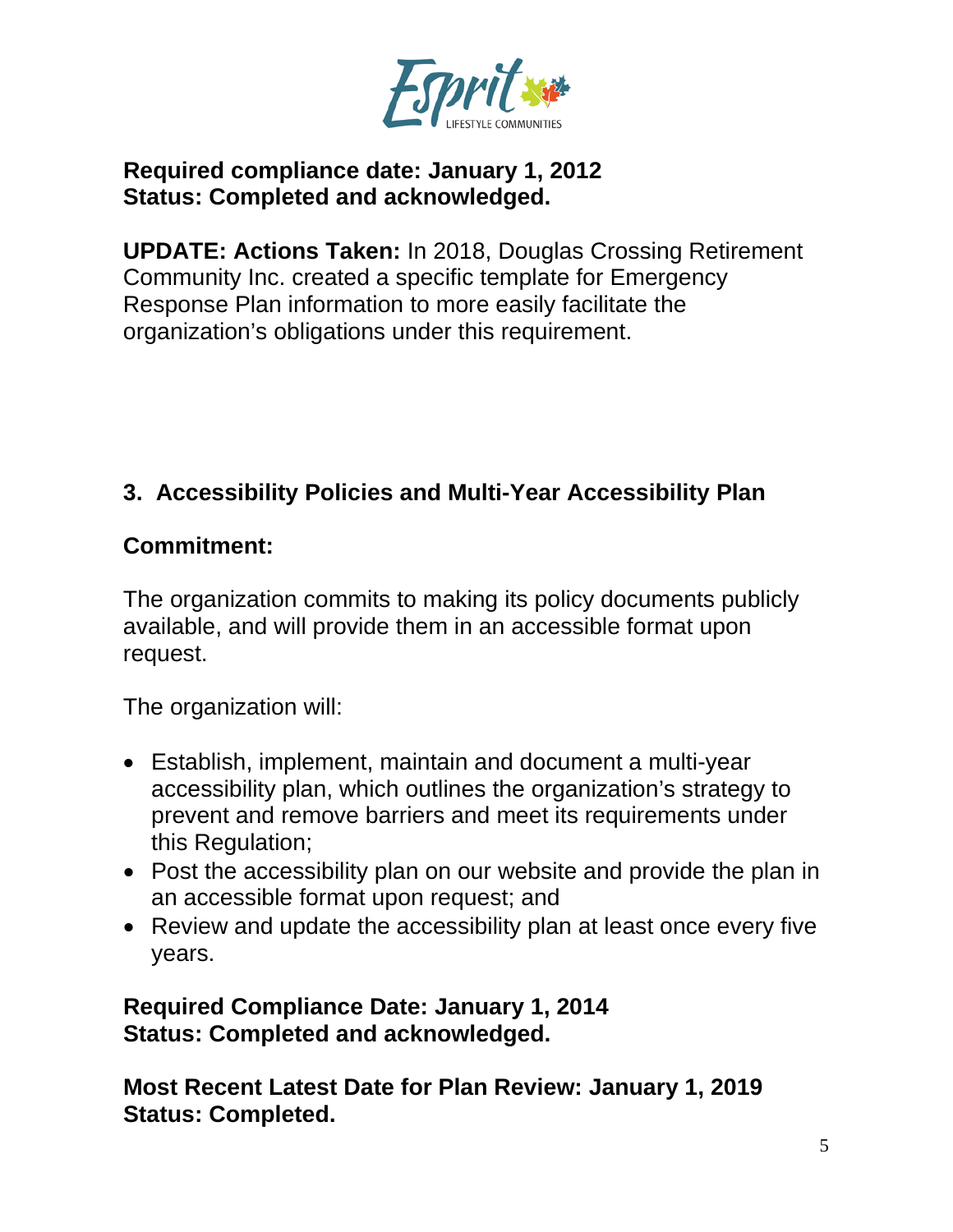

# **Next Latest Date for Plan Review: January 1, 2024.**

# **4. Self-Service Kiosks (Effective January 1, 2014)**

### **Commitment:**

The organization will have regard to accessibility for persons with disabilities when designing, procuring or acquiring self-service kiosks.

### **Required Compliance Date: January 1, 2014 Status: Acknowledged.**

# **5. Training**

# **Commitment:**

Douglas Crossing Retirement Community Inc. is committed to implementing a process to ensure that all employees, volunteers, and all other persons who provide goods, services and facilities on Douglas Crossing Retirement Community Inc.'s behalf, and persons participating in the development and approval of Douglas Crossing Retirement Community Inc.'s policies, are provided with appropriate training on the requirements of the IASR and on the Ontario Human Rights Code as it pertains to persons with disabilities, and are provided with such training as soon as practicable.

# **Actions Taken:**

In accordance with the IASR, Douglas Crossing Retirement Community Inc.:

• Developed and provided the appropriate training on the requirements of the IASR and on the Ontario Human Rights Code as it pertains to persons with disabilities, to employees,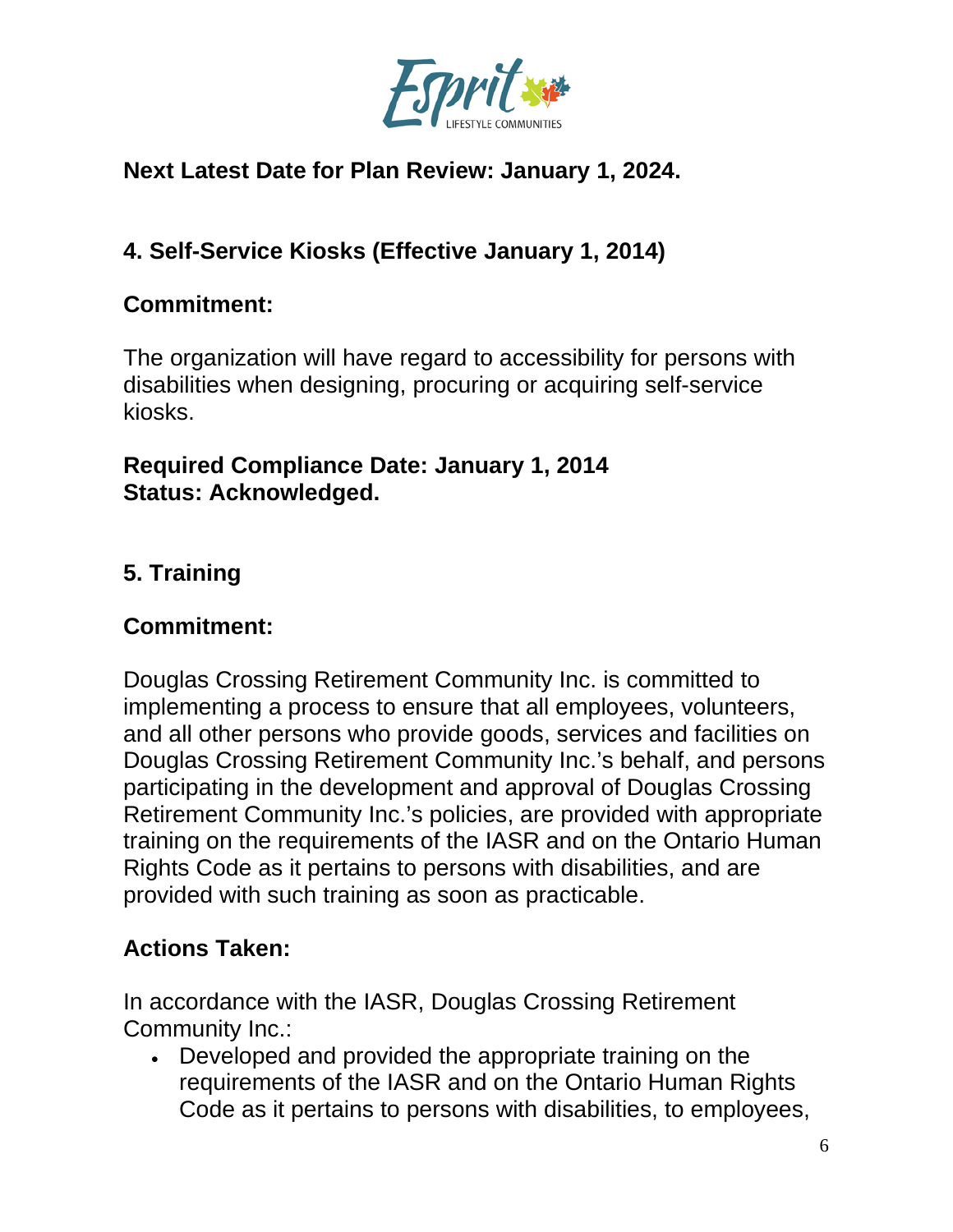

volunteers, third-party contractors who provide goods, services and facilities on Douglas Crossing Retirement Community Inc.'s behalf, and persons participating in the development and approval of the Douglas Crossing Retirement Community Inc.'s policies;

- Provided the training referenced above as soon as was practicable;
- Kept and maintains a record of the training provided, including the dates that the training was provided and the number of individuals to whom it was provided;
- Will ensure that training is provided on any changes to the prescribed policies on an ongoing basis.

# **Required compliance date: January 1, 2015; Updated: July 1, 2016**

**Status: Completed and acknowledged.**

# **6. Information and Communication Standards**

# **Commitment:**

Douglas Crossing Retirement Community Inc. is committed to complying with the provisions of the AODA in respect of this requirement, with the objective of making applicable company information and communications accessible to persons with disabilities.

# **(i) Feedback, Accessible Formats and Communication Supports**

# **Actions Taken:**

In accordance with the IASR, Douglas Crossing Retirement Community Inc. will: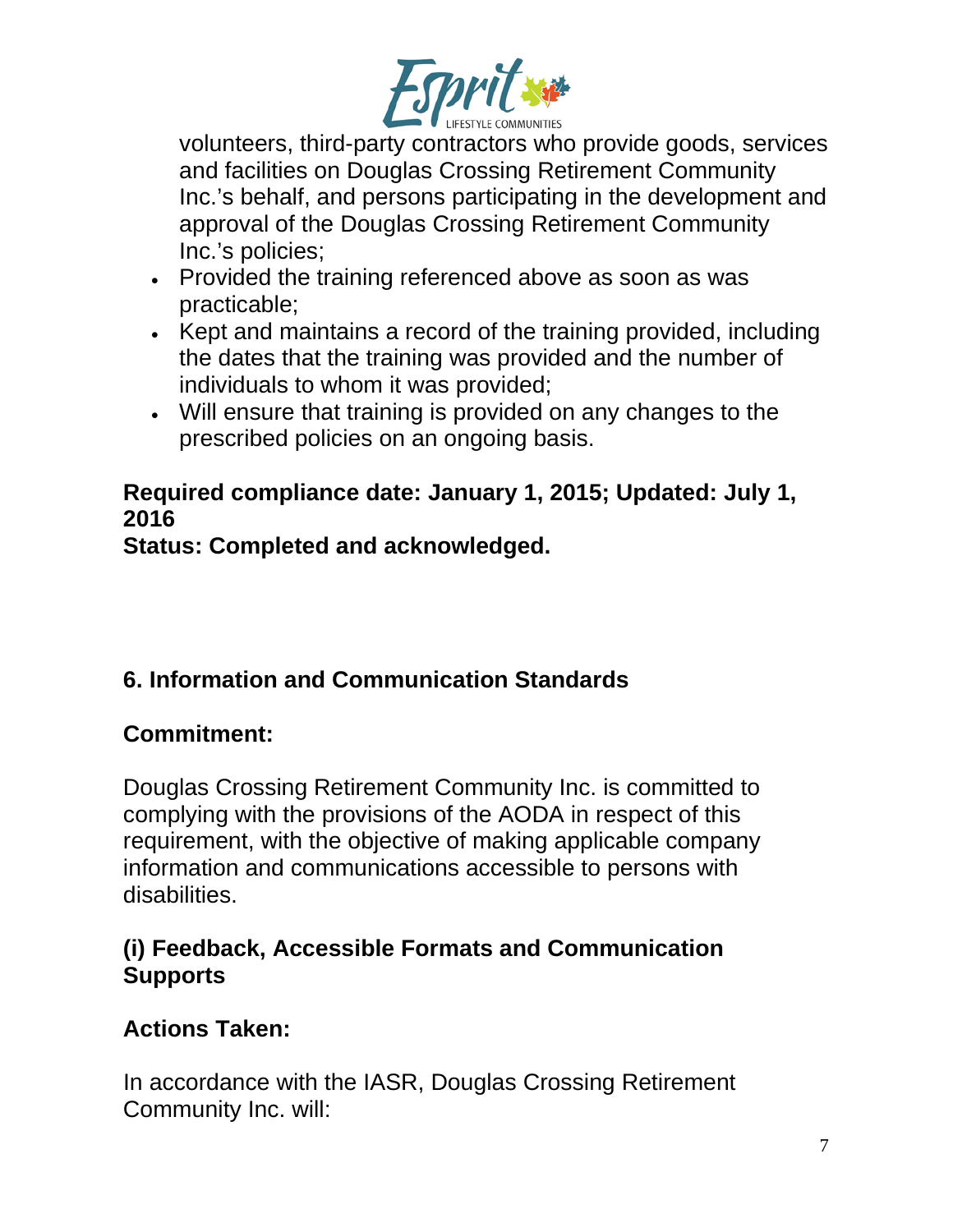

- Ensure that feedback processes are accessible to persons with disabilities by providing or arranging for the provision of accessible formats and communications supports, upon request. The organization will notify the public about the availability of accessible formats and communication supports.
- Except as otherwise provided for under the IASR, provide or arrange for the provision of accessible formats and communication supports upon request for persons with disabilities in a timely manner that takes into account the person's accessibility needs.
- Consult with the person making the request in determining the suitability of an accessible format or communication support.
- Notify the public about the availability of accessible formats and communication supports.

### **Required compliance dates:**

**January 1, 2015 – Feedback-related provisions Status: Completed.**

**January 1, 2016 – Accessible Formats & Communication Supports-related Status: Completed.**

### **(ii) Accessible Websites and Web Content**

#### **Actions Taken/Planned Action:**

In accordance with the IASR, Douglas Crossing Retirement Community Inc. will ensure that Douglas Crossing Retirement Community Inc.'s public websites and online content conform with the World Wide Web Consortium Web Content Accessibility Guidelines (WCAG) 2.0, Level A (new websites and online content) by January 1, 2014, to Level AA for all content by January 1, 2021.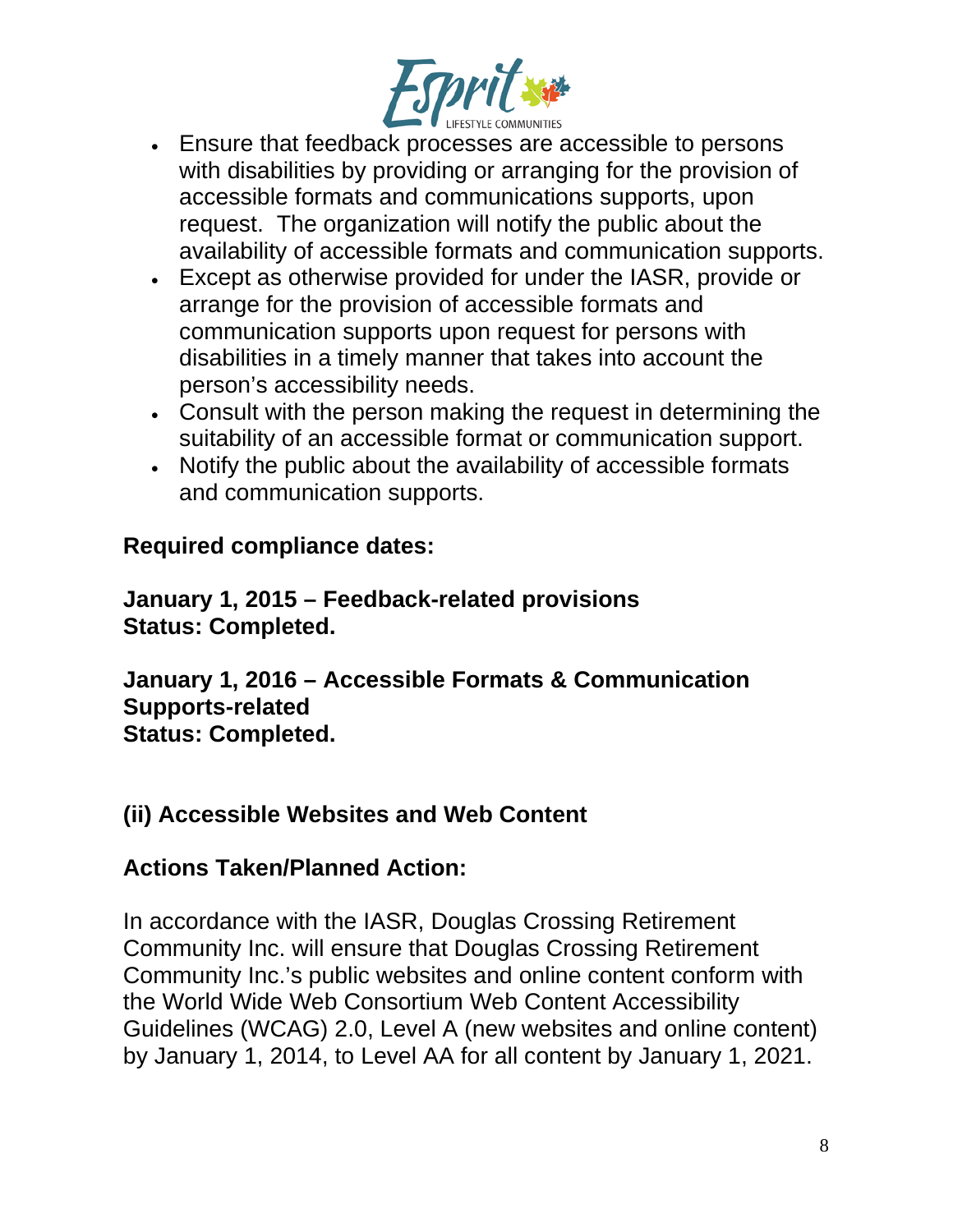

### **Required compliance date: January 1, 2014 – WCAG 2.0 Level A – new Internet websites and web content,**

### **Status: Level A – Completed and acknowledged.**

**UPDATE:** Douglas Crossing Retirement Community Inc. continues to review its websites and web content for compliance with the standard and have engaged an expert outside web design firm to help Douglas Crossing Retirement Community Inc. be compliant meet its obligations effective January 1, 2021, with respect to internet websites and web content.

### **January 1, 2021 – WCG 2.0 Level AA – all Internet websites and web content, except for exclusions set out in the IASR.**

**Level AA – In process.**

### **7. Employment Standards (also see "2. Workplace Emergency Response Information" above)**

# **(i) Recruitment**

### **Commitment:**

Douglas Crossing Retirement Community Inc. is committed to complying with the provisions of the AODA in respect of this requirement, with the objective of making the recruitment process accessible to persons with disabilities.

# **Actions Taken:**

In accordance with the IASR, Douglas Crossing Retirement Community Inc. does the following:

# **Recruitment General**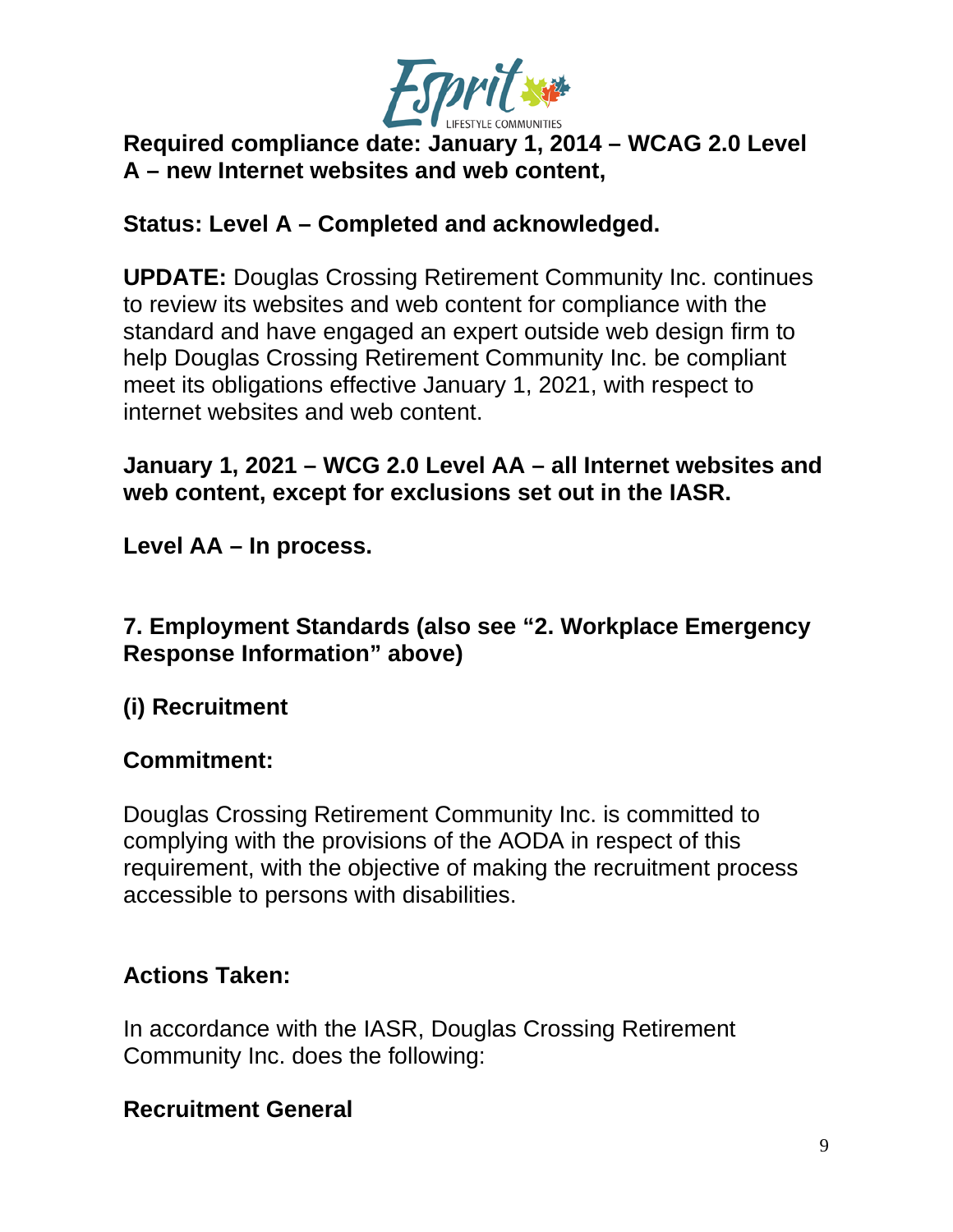

Douglas Crossing Retirement Community Inc. notifies employees and the public of the availability of accommodation for applicants with disabilities in the recruitment process. This will include:

This initially involved a review and modification of existing recruitment policies, procedures, processes and templates and presently involves specifying that accommodation is available for applicants with disabilities on Douglas Crossing Retirement Community Inc.'s website and on job postings.

### **Recruitment, Assessment and Selection**

Douglas Crossing Retirement Community Inc. notifies job applicants, when they are individually selected to participate in an assessment or selection process, that accommodations are available upon request in relation to the materials or processes to be used in the assessment/selection process.

This initially involved a review and modification of existing recruitment policies, procedures, processes and templates and presently involves:

- Inclusion of availability of accommodation notice as part of the script in the scheduling of an interview and/or assessment;
- If a selected applicant requests an accommodation, consultation with the applicant and arranging for provision of suitable accommodations in a manner that takes into account the applicant's accessibility needs due to disability.

### **Notice to Successful Applicants**

When making offers of employment, Douglas Crossing Retirement Community Inc. notifies the successful applicant of its policies for accommodating employees with disabilities.

This initially included a review and modification of existing recruitment policies, procedures, processes and templates and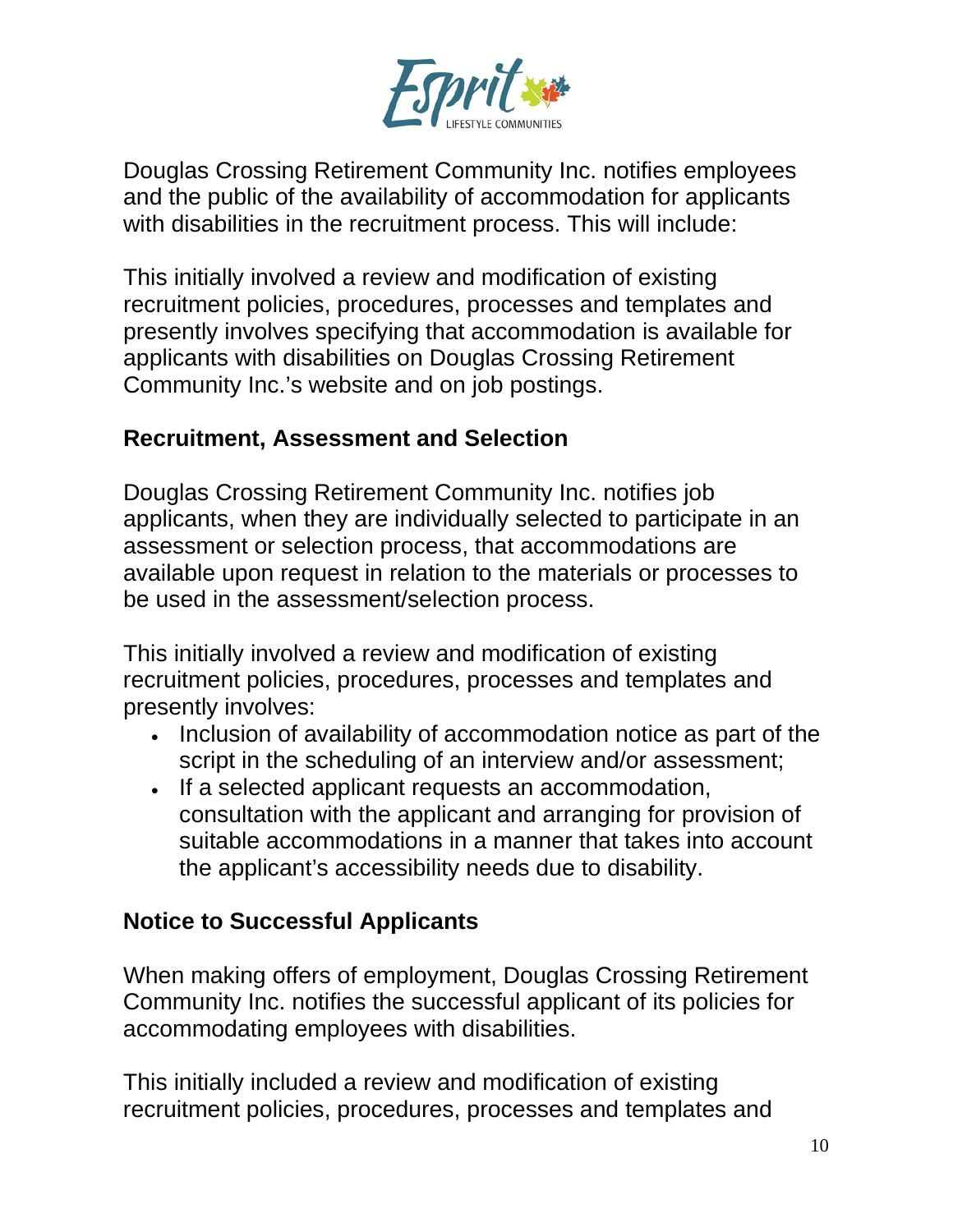

presently involves inclusion of notification of Douglas Crossing Retirement Community Inc.'s policies on accommodating employees with disabilities in offer of employment letters.

#### **Required compliance date: January 1, 2016 Status: Completed.**

# **(ii) Employee Supports**

### **Commitment:**

Douglas Crossing Retirement Community Inc. is committed to complying with the provisions of the AODA in respect of this requirement, with the objective of informing employees of available accessibility supports.

### **Actions Taken:**

In accordance with the IASR, Douglas Crossing Retirement Community Inc.:

- Informs its employees of its policies used to support its employees with disabilities, including, but not limited to, policies on the provision of job accommodations that take into account an employee's accessibility needs due to disability.
- Provides the information required to new employees as soon as practicable after they begin their employment.
- Provides updated information to its employees whenever there is a change to existing policies on the provision of job accommodations that take into account an employee's accessibility needs due to disability.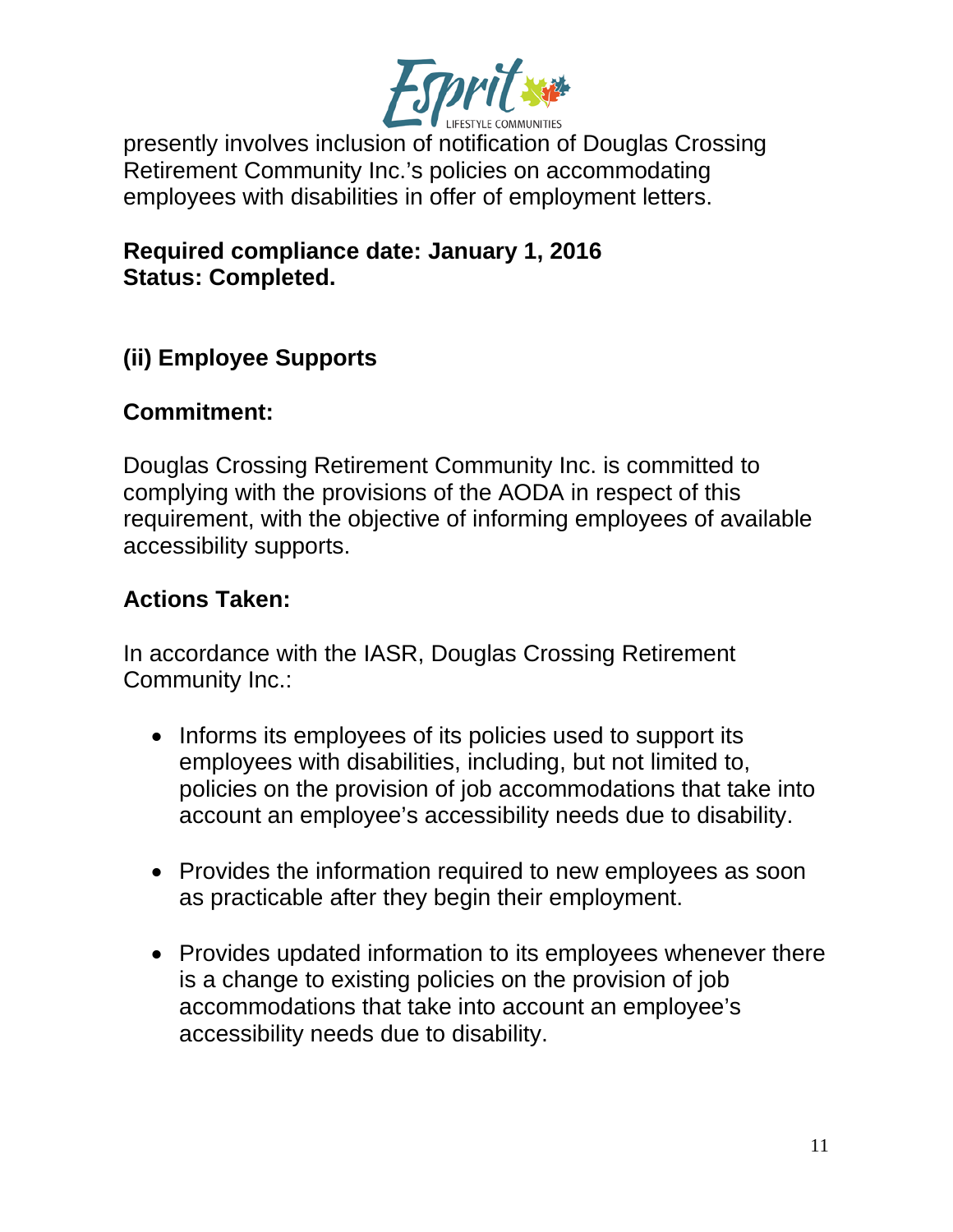

- Where an employee with a disability requests it, consults with the employee to provide or arrange for the provision of accessible formats and communication supports for:
	- Information that is needed in order to perform the employee's job; and
	- Information that is generally available to employees in the workplace.
	- Douglas Crossing Retirement Community Inc. consults with the employee making the request in determining the suitability of an accessible format or communication support.

### **Required compliance date: January 1, 2016 Status: Completed.**

### **c. Documented Individual Accommodation Plans/Return to Work Process**

# **Commitment:**

Douglas Crossing Retirement Community Inc. is committed to complying with the provisions of the AODA in respect of this requirement, with the objective of improving accommodation and return to work processes in the workplace.

# **Actions Taken:**

Douglas Crossing Retirement Community Inc.'s existing policies were reviewed to include processes that Douglas Crossing Retirement Community Inc. follows to accommodate an employee with a disability and to facilitate an employee's return to work after absenteeism due to disability.

Douglas Crossing Retirement Community Inc. reviewed and assessed the existing policies to ensure that they include a process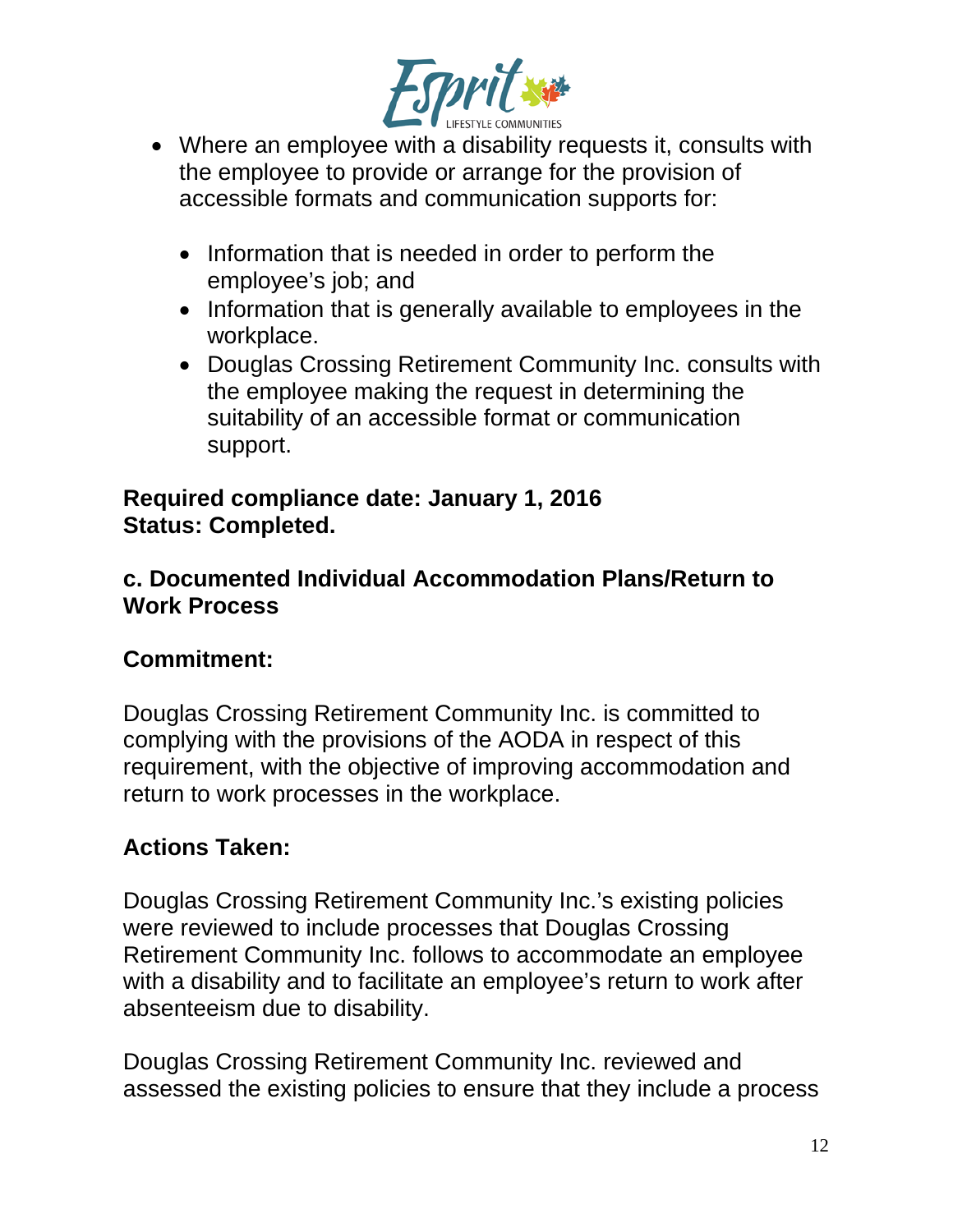

for the development of documented individual accommodation plans for employees with a disability, if such plans are required.

Douglas Crossing Retirement Community Inc. also ensures that the process for the development of documented individual accommodation plans includes the following elements:

- The manner in which an employee requesting accommodation can participate in the development of the individual accommodation plan.
- The means by which the employee is assessed on an individual basis.
- The manner in which Douglas Crossing Retirement Community Inc. can request an evaluation by an outside medical or other expert, at Douglas Crossing Retirement Community Inc.'s expense, to assist Douglas Crossing Retirement Community Inc. in determining if accommodation can be achieved and, if so, how accommodation can be achieved.
- The manner in which the employee can request the participation of a representative from their bargaining agent, where the employee is represented by a bargaining agent, or other representative from the workplace, where the employee is not represented by a bargaining agent, in the development of the accommodation plan.
- The steps taken to protect the privacy of the employee's personal information.
- The frequency with which the individual accommodation plan will be reviewed and updated and the manner in which it will be done.
- If an individual accommodation plan is denied, the manner in which the reasons for the denial will be provided to the employee.
- The means of providing the individual accommodation plan in a format that takes into account the employee's accessibility needs due to disability.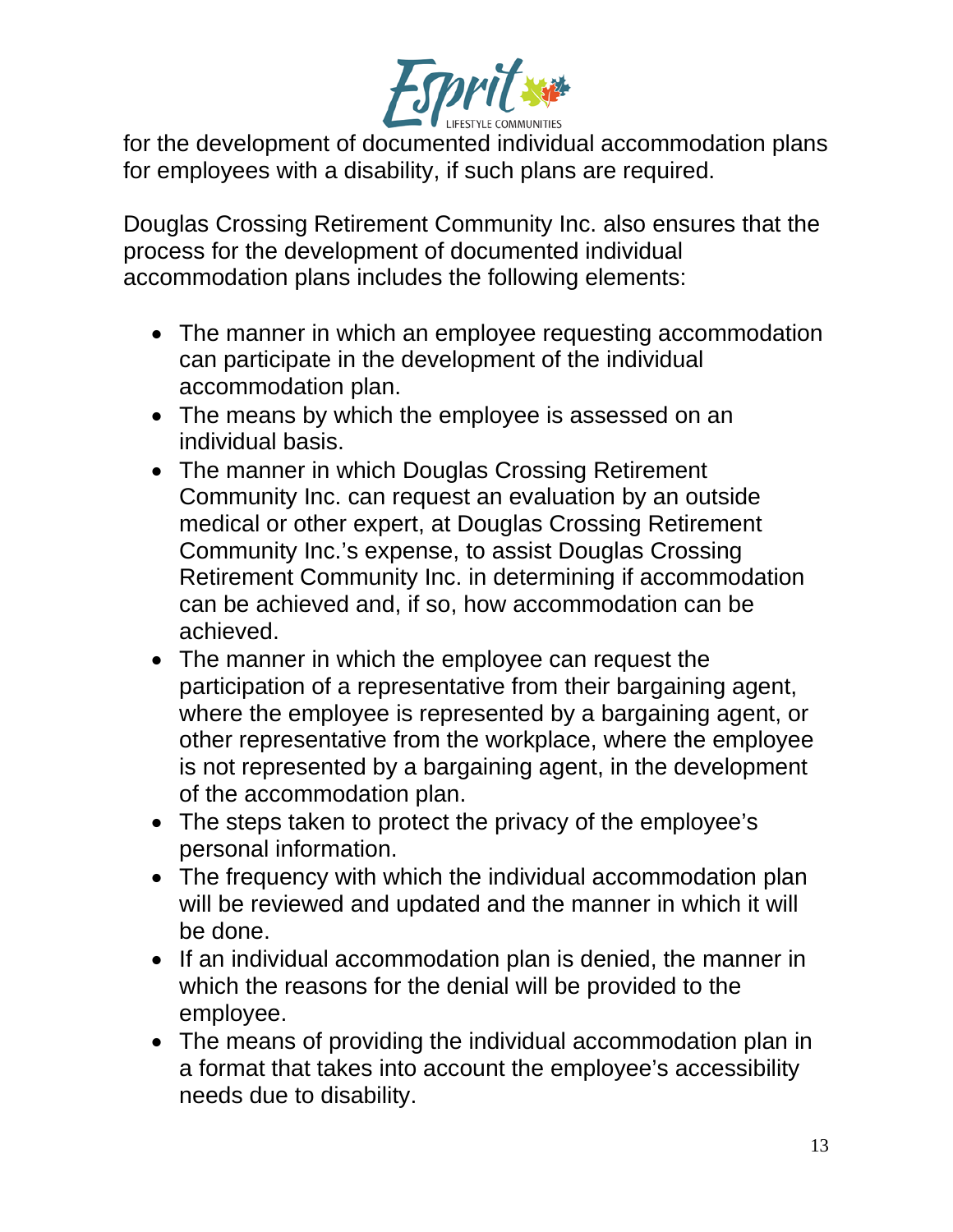

Individual accommodation plans:

- If requested, include any information regarding accessible formats and communications supports provided, as required in the Standard;
- If required, include individualized workplace emergency response information, as required in the Standard; and
- Identify any other accommodation that is to be provided.

Douglas Crossing Retirement Community Inc. ensures that the return to work process as set out in its existing policies outlines the steps Douglas Crossing Retirement Community Inc. will take to facilitate the employee's return to work after a disability-related absence, outlines the development of a written individualized return to work plan for such employees, and requires the use of individual accommodation plans, as discussed above, in the return to work process.

### **Required compliance date: January 1, 2016 Status: Completed.**

### **d. Performance Management, Career Development and Redeployment**

# **Commitment:**

Douglas Crossing Retirement Community Inc. takes into account the accessibility needs of employees with disabilities, as well as individual accommodation plans:

- When using its performance management process in respect of employees with disabilities;
- When providing career development and advancement to its employees with disabilities;
- When redeploying employees with disabilities.

# **Actions Taken:**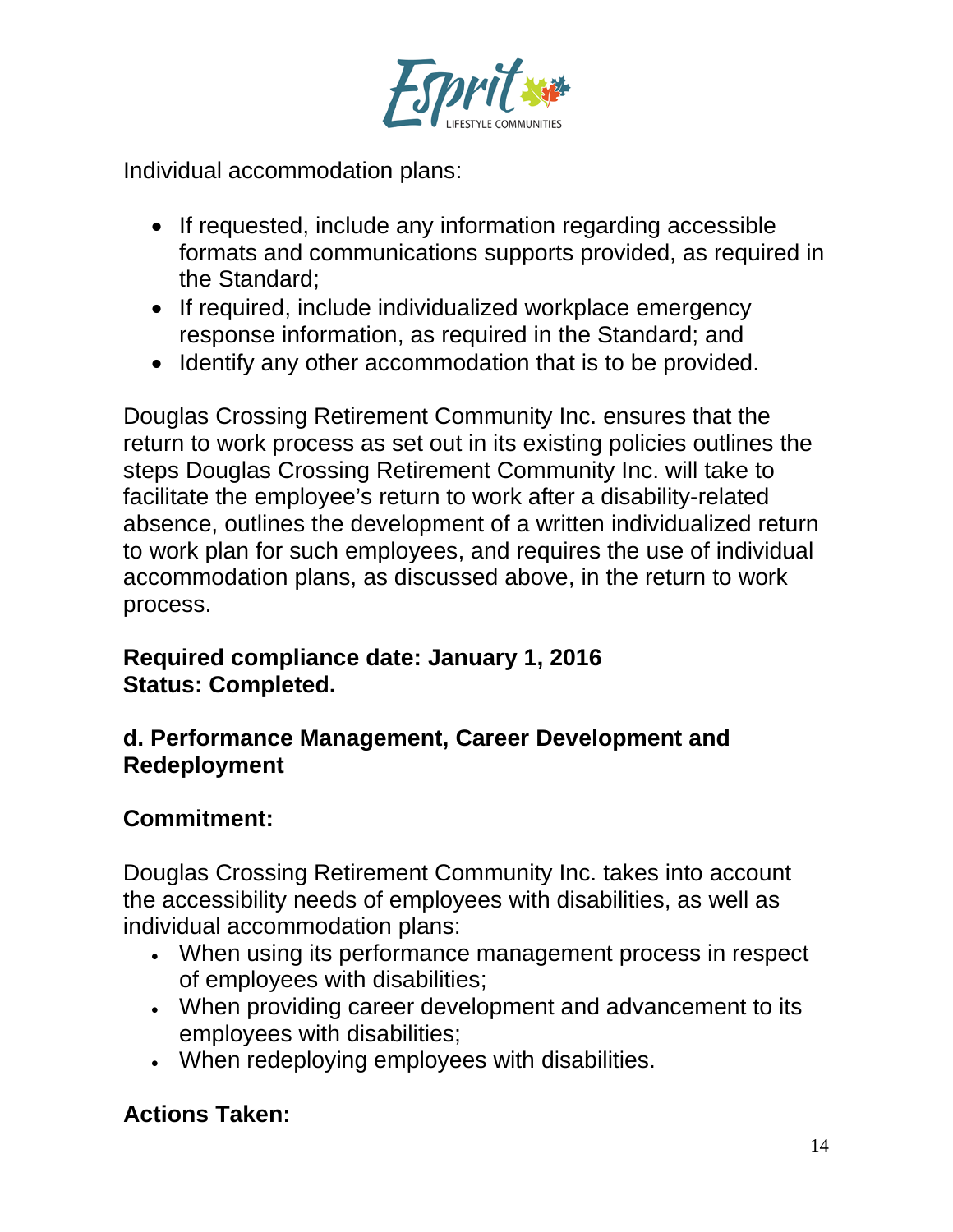

In accordance with the IASR, Douglas Crossing Retirement Community Inc. will:

- Reviews, assesses and, as necessary, modifies existing policies, procedures, practices and templates to ensure compliance with the IASR;
- Takes the accessibility needs of employees with disabilities and, as applicable, their individualized accommodation plans, into account when:
	- <sup>o</sup> Assessing performance
	- <sup>o</sup> Managing career development and advancement
	- <sup>o</sup> Redeployment is required

#### **Required compliance date: January 1, 2016 Status: Completed.**

### **8. Design of Public Spaces Standard (Accessibility Standards for the Built Environment)**

Douglas Crossing Retirement Community Inc. follows the standards set out in the Design of Public Spaces Standard in circumstances where it qualifies as an obligated organization under the Act and constructs or redevelops any public space to which the Act applies.

Douglas Crossing Retirement Community Inc.'s company policies for preventive and emergency maintenance apply equally to the accessible elements of any public spaces within our built environment to which the Act applies.

Where accessible elements attached to any public spaces to which the Act applies are not in working order due to temporary disruptions, the organization will issue a public notice in a timely manner in the event of a planned or unexpected disruption of service or inaccessibility of facilities used by persons with disabilities. The notice will include the reason of the disruption, the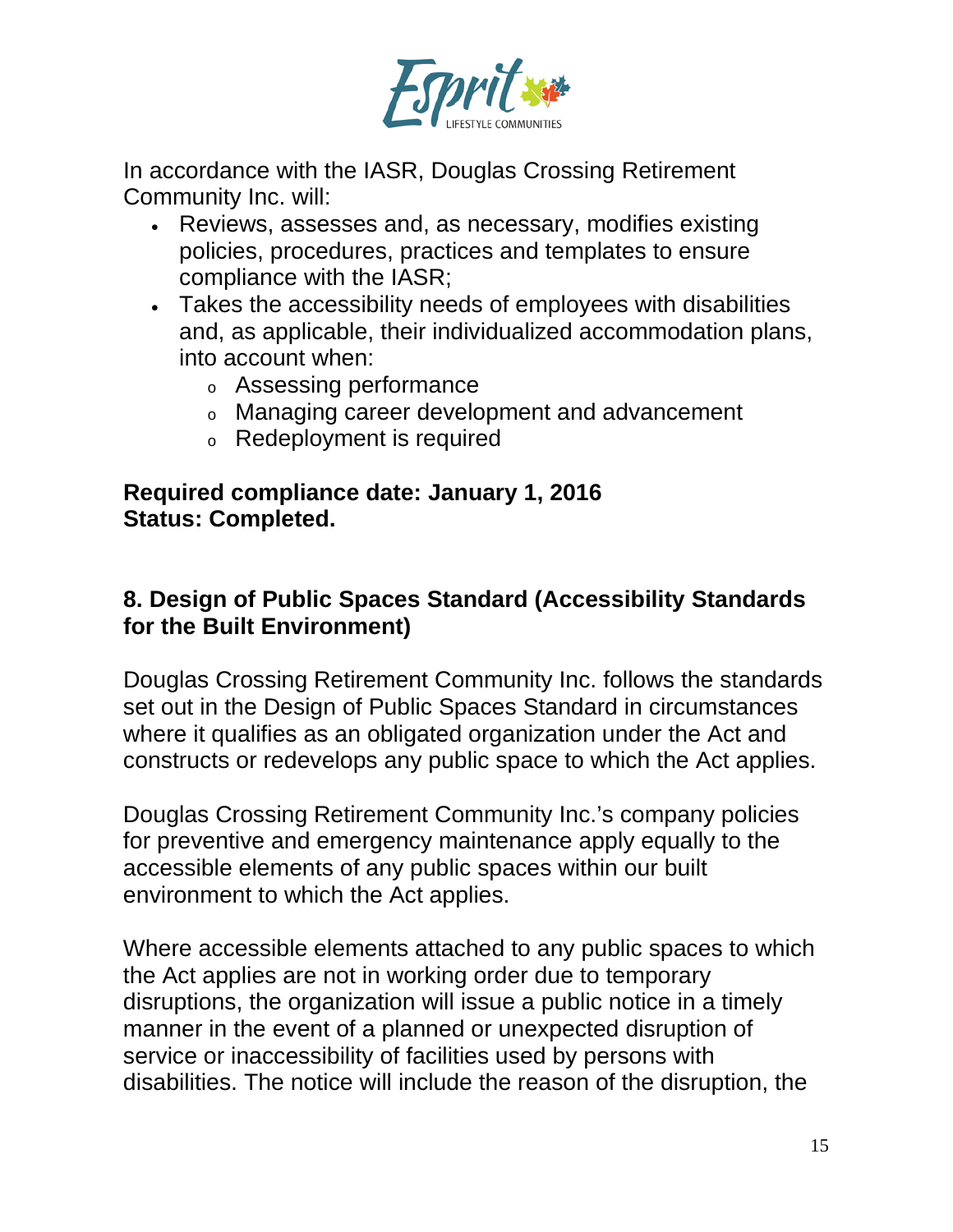

anticipated duration, and a description of alternative facilities or service, if any, that may be available.

**Required compliance date: January 1, 2017 Status: Completed.**

### **9. Customer Service Standard**

### **Commitment:**

The Customer Service Standard was created to establish accessibility standards for customer service in Ontario. In keeping with this regulation, the organization is committed to providing respectful services that focus on the unique needs of the individual.

To achieve this, the organization makes reasonable efforts to ensure that its policies, procedures and practices pertaining to the provision of goods and services to the public and other third parties adhere to the following guiding principles as set out in the IASR.

- Our goods and services must be provided in a manner that respects the dignity and independence of persons with disabilities.
- The provision of our goods or services to persons with disabilities and others must be integrated unless an alternate measure is necessary, whether temporarily or on a permanent basis, to enable a person with a disability to obtain, use or benefit from the goods or services.
- Persons with disabilities must be given an opportunity equal to that given to others to obtain, use and benefit from the goods or services.

# **Actions Taken:**

The following measures have been implemented by Douglas Crossing Retirement Community Inc.: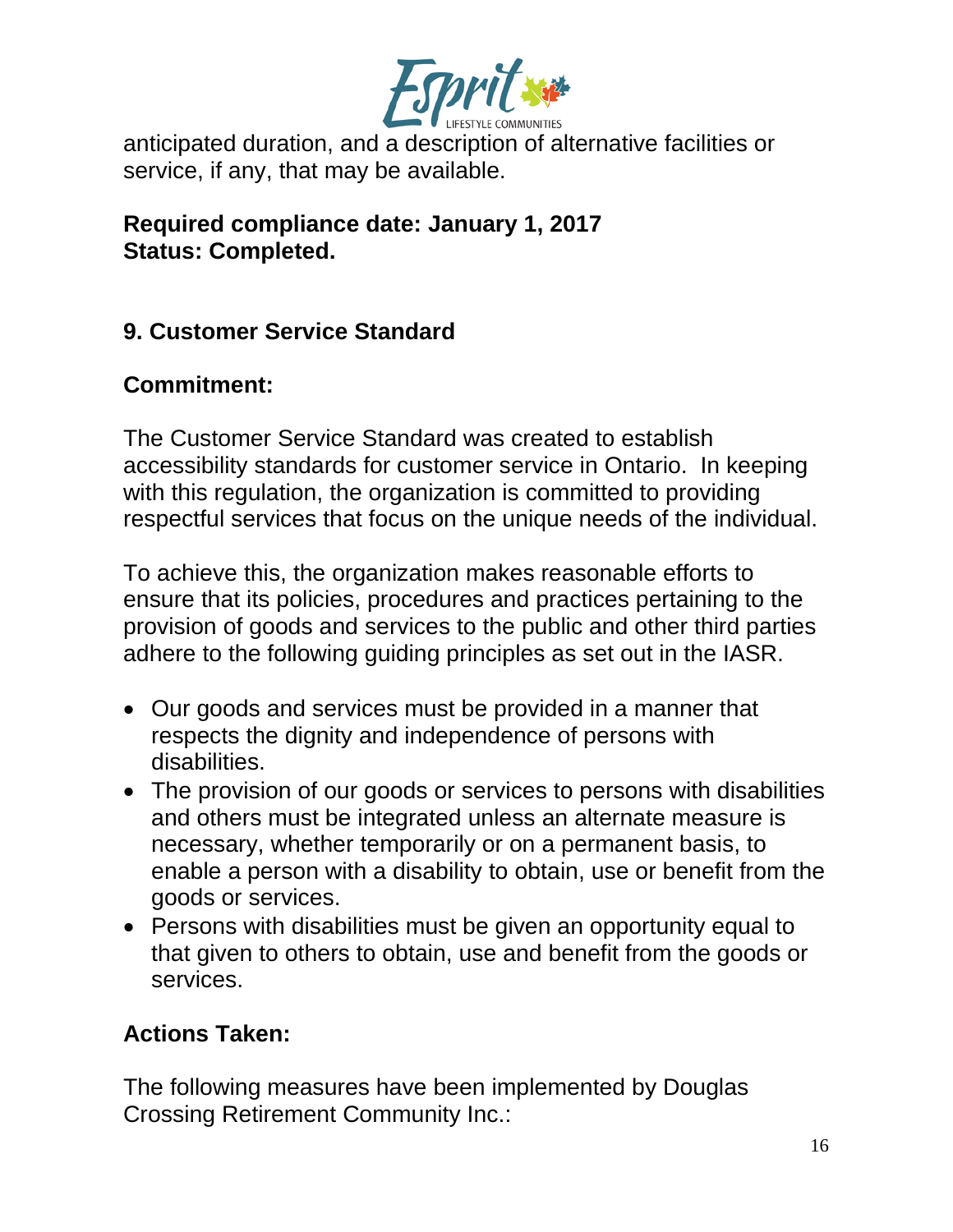

- Ensuring that the updated requirement (see reference to July 1, 2016 update below) that every person who is an employee of, or a volunteer with, Douglas Crossing Retirement Community Inc., every person who participates in developing Douglas Crossing Retirement Community Inc.'s policies and every other person who provides goods, services or facilities on behalf of Douglas Crossing Retirement Community Inc., receive training about the provision of the provider's goods, services or facilities, as the case may be, to persons with disabilities.
- Ensuring completion of accessibility training is tracked and recorded;
- Ensuring staff are trained and familiar with various assistive devices that may be used by customers with disabilities who are accessing the Douglas Crossing Retirement Community Inc.'s goods or services;
- Ensuring customers accompanied by a guide dog or other service animal in areas of Douglas Crossing Retirement Community Inc. open to the public and other third parties, are accommodated. In regards this requirement, the organization also implemented the updated requirement (see reference to July 1, 2016 update below) expanding the list of regulated health professionals able to authorize a service animal;
- Ensuring that if a person with a disability is accompanied by a support person, the support person is accommodated. In regards this requirement, the organization also implemented the updated requirement (see reference to July 1, 2016 update below) with respect to consulting with the person with the disability about the need for a support person and that such support person may only required by the organization under the circumstances described in the Act.
- Issuing a public notice in a timely manner in the event of a planned or unexpected disruption of service or inaccessibility of facilities used by persons with disabilities. The notice must include the reason of the disruption, the anticipated duration,